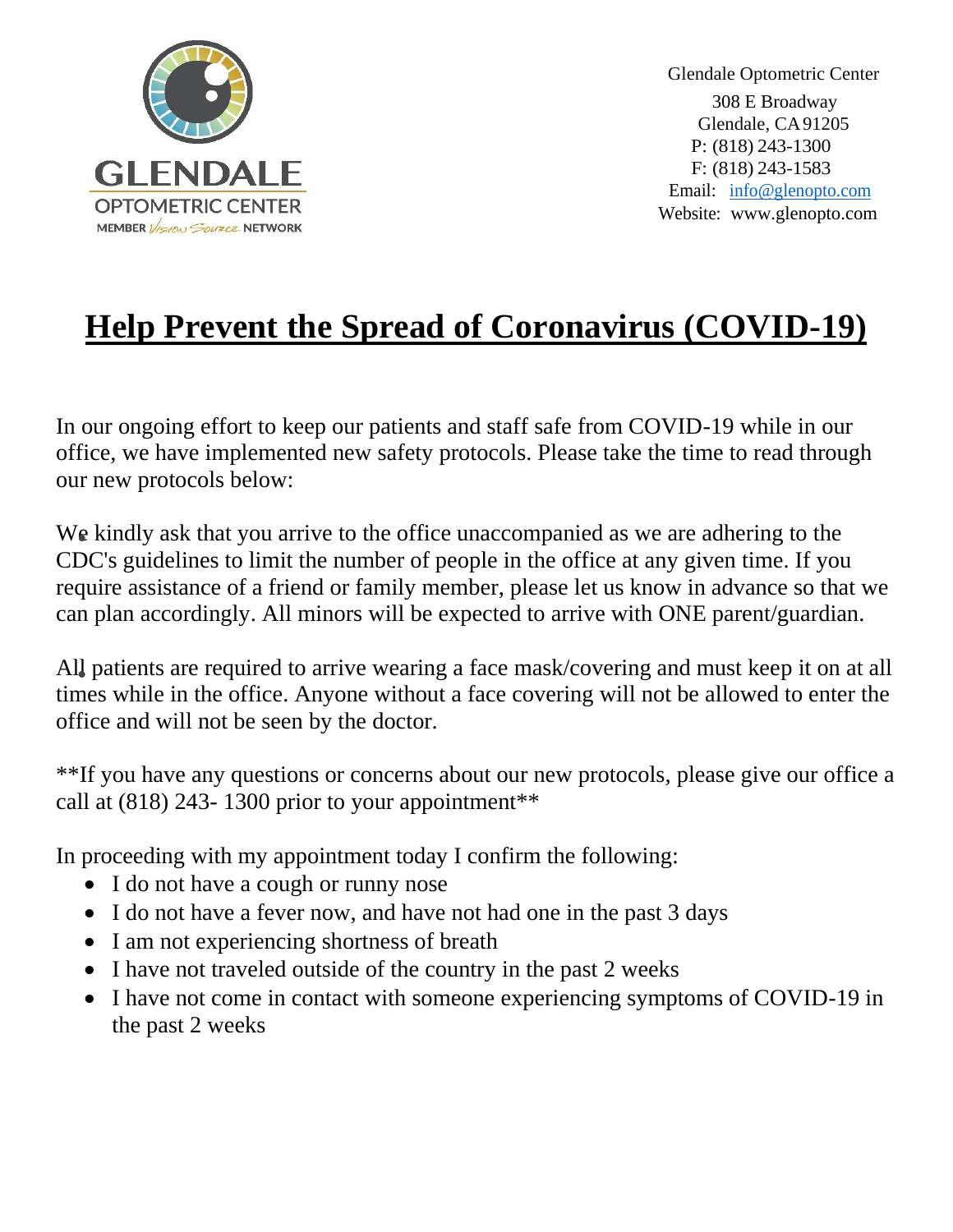### **CONSENT:**

- **1.** I understand that I am required to wear a face covering to my appointment.
- 2. I understand that I must arrive unaccompanied (unless patient is underage), and anyone with me must wait outside of the office for the duration of my appointment.
- 3. I understand that failure to wear a face covering will result in appointment cancellation.
- 4. I have answered the health questions above honestly and to the best of my knowledge. I understand that Glendale Optometric Center, its doctors and staff are taking precautions to limit any potential exposure I may have to the COVID-19 virus. I also understand that there is no definitive way to eliminate potential exposure by one hundred percent.

By checking the box below, I agree that I will not hold Glendale Optometric Center or any of its doctors or staff responsible should I, or someone I come in contact with, become positive or presumptively positive diagnosed with the COVID-19 virus. There are certain inherent risks associated with an eye examination during a pandemic and I assume full responsibility for personal illness that may result, and further release and discharge Glendale Optometric Center and its doctors and staff for injury, loss or damage arising out of my visit. I understand that COVID-19 infection can lead to illness, disability or even death and knowingly take the risk of exposure as I deem my eye exam to be essential to the maintenance of my vision.

# **GOC Optomap Retinal Imaging Policy:**

Due to COVID-19 and in consideration for the safety of our patient and staff, OPTOMAP retinal imaging procedures will now be done ONCE A YEAR for all of our patients at the time of their eye health evaluation.

There is a **\$45 co-payment** for the Optomap retinal imaging.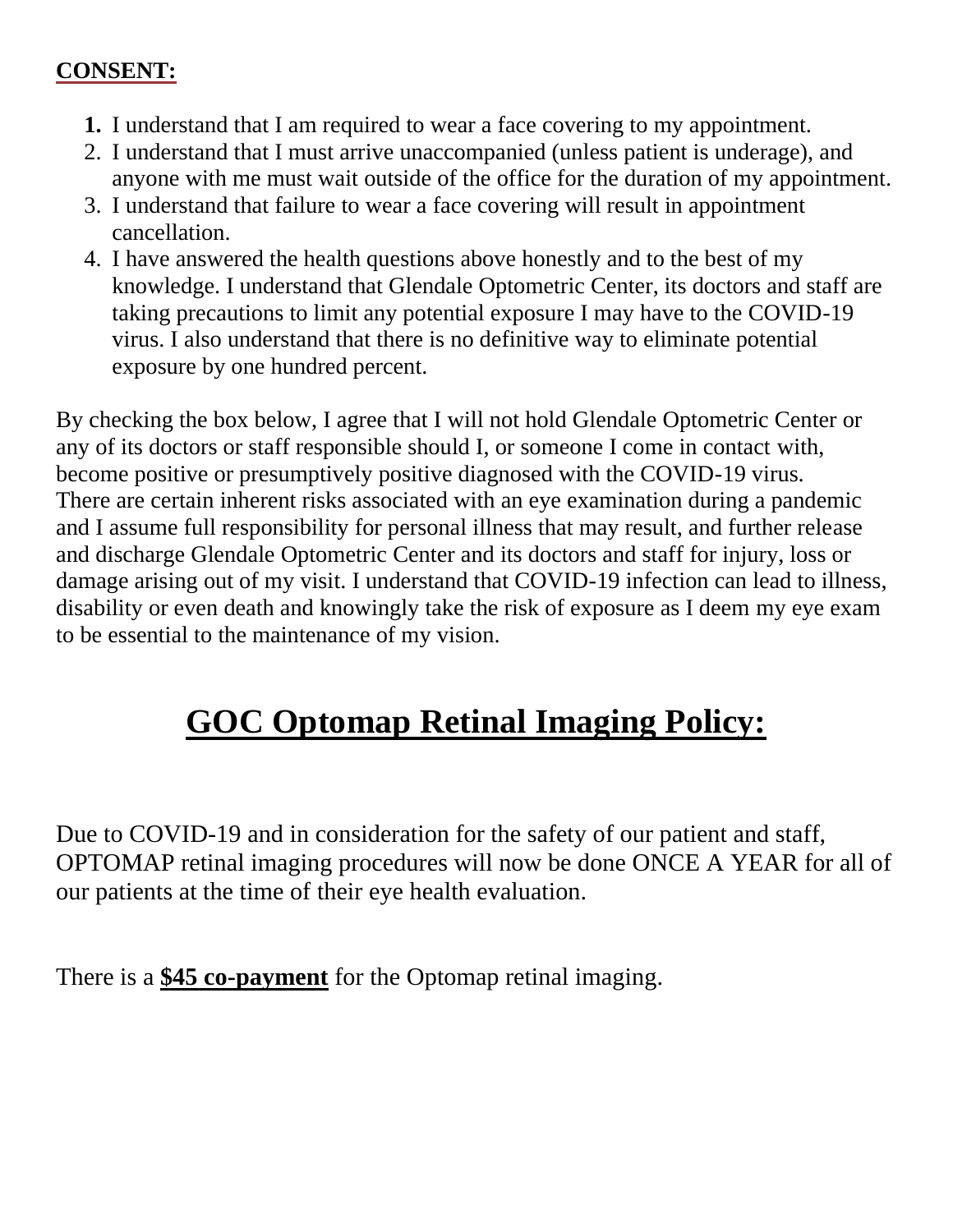

The image is a quick non-invasive image that:

- DOES NOT REQUIRE DILATING DROPS. You may not need to be dilated today, potentially eliminating a 30-minute wait and avoiding side effects such as blurry near vision and light sensitivity
- Provides the doctor with an in depth view of the retina and optic nerve to confirm the health of your eyes
- Allows your doctor to detect the presence of diseases in their earliest stages, when they are most treatable
- Will be part of your permanent record and will serve as an initial point from which important comparisons can be made, as we follow your eye health in subsequent years.

### PLEASE ASK US IF YOU HAVE QUESTIONS OR CONTACT US IF YOU ARE HAVING FINANCIAL DIFFICULTIES

## **Contact Lens Evaluation Fee:**

All contact lens wearers will have their contact lenses evaluated annually. The evaluation fee is **\$75** unless you are wearing a specialty contact lens. The doctor will perform testing to evaluate the health, fit, vision and comfort of the lens on your eye.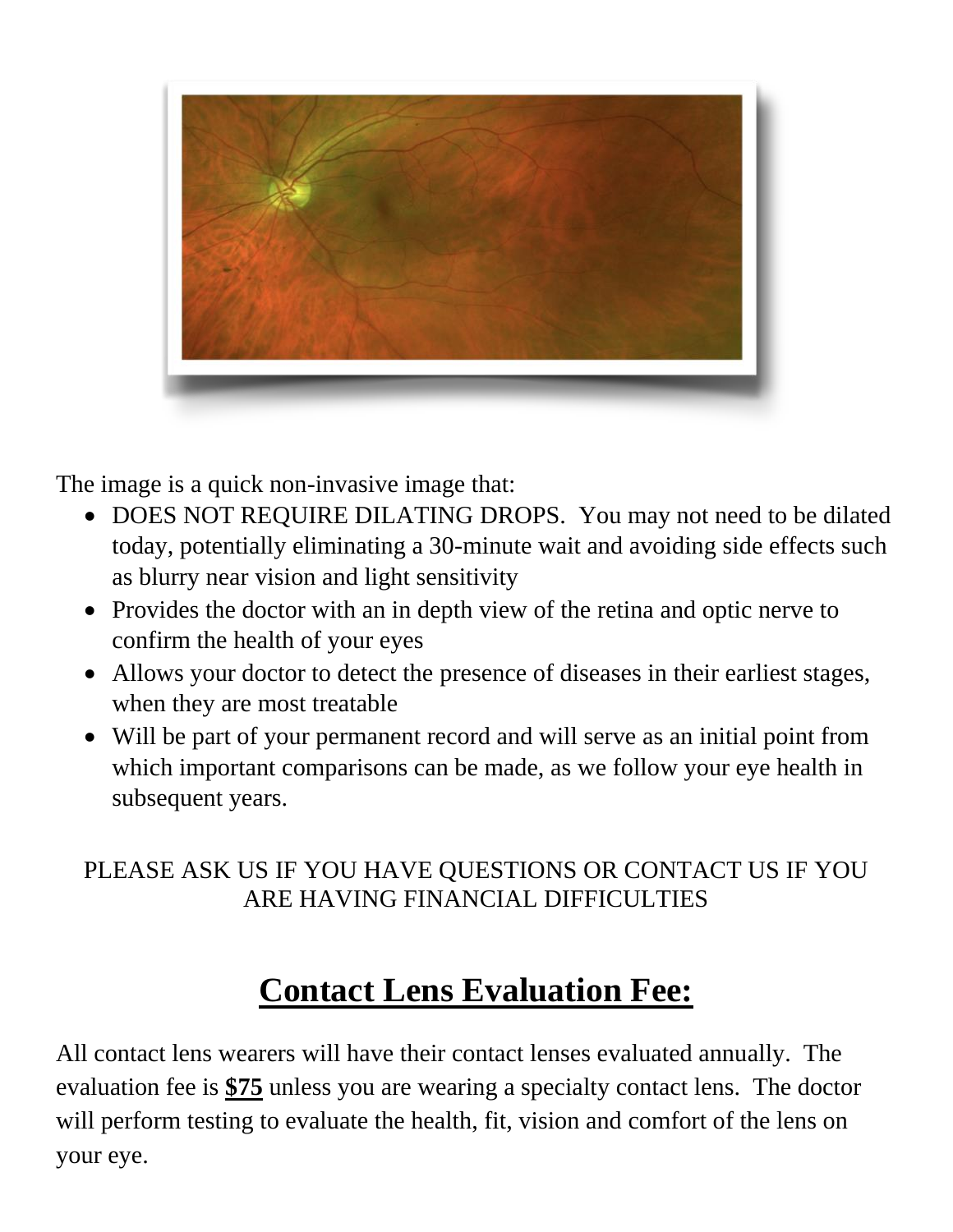## **HIPAA STATEMENT**

### NOTICE OF PRIVACY PRACTICES

### **THIS NOTICE DESCRIBES HOW HEALTH INFORMATION ABOUT YOU MAY BE USED AND DISCLOSED AND HOW YOU CAN GET ACCESS TO THIS INFORMATION. PLEASE REVIEW IT CAREFULLY. THE PRIVACY OF YOUR HEALTH INFORMATION IS IMPORTANT TO US.**

#### OUR LEGAL DUTY

We respect your right to privacy and function to ensure your confidentiality by following federal and state laws concerning protected health information. This Notice describes the manner and means by which Glendale Optometric Center demonstrates the appropriate privacy measures. We are required by applicable federal and state law to maintain the privacy of your protected health information. "Protected Health Information" (PHI) is your individually identifiable health information, including demographic information, collected from you or created or received by a health care provider, a health plan, your employer, or a healthcare clearinghouse that relates to: (i) your past, present, or future physical or mental health or condition; (ii) the provision of health care to you; or (iii) the past, present, or future payment for the provision of health care to you. We are also required to give you this Notice about our privacy practices, our legal duties, and your rights concerning your protected health information. We are also required to notify you following a breach of unsecured PHI. We must follow the privacy practices that are described in this Notice while it is in effect. This Notice takes effect September 23, 2013, and will remain in effect until we replace it.

We reserve the right to change our privacy practices and the terms of this Notice at any time, provided such changes are permitted by applicable law. We reserve the right to make the changes in our privacy practices and the new terms of our Notice effective for all health information that we maintain, including health information we created or received before we made the changes. In the event we make a material change in our privacy practices, we will change this Notice and provide it to you.

You may request a copy of our Notice at any time. For more information about our privacy practices, or for additional copies of this Notice, please contact us using the information listed at the end of this Notice.

### USES AND DISCLOSURES OF HEALTH INFORMATION

In order to administer our benefit programs effectively, we collect, use and disclose PHI for certain of our activities, including payment and health care operations. We may use and disclose PHI about you for treatment, payment, and healthcare operations. For example:

**Treatment**: We may use or disclose your PHI to an optician, ophthalmologist or other health care provider providing treatment to you for: (a) the provision, coordination, or management of health care and related services by health care providers; (b) consultation between health care providers relating to a patient; (c) the referral of a patient for health care from one health care provider to another, or (d) recall information. For example, we may disclose your PHI outside our Retail Dispensary for treatment purposes if we refer you to another Retail Dispensary for a prescription for glasses or contacts to be filled or when we phone you to let you know your glasses or contact lenses are ready to be picked up. Sometimes we may ask for copies of your PHI from another professional that you may have seen before us. We also may disclose your PHI to others who may help in your care, such as your spouse, children or parents.

**Payment:** We use and disclose your PHI to obtain payment for services we provide to you. This may include: (a) billing and collection activities and related data processing; (b) actions by a health plan or insurer to obtain premiums or to determine or fulfill its responsibility for coverage and provision of benefits under its health plan or insurance agreement, determinations of eligibility or coverage, adjudication or subrogation of health benefit claims; (c) medical necessity and appropriateness of care reviews, utilization review activities; and (d) disclosure to consumer reporting agencies of information relating to collection of premiums or reimbursement.

**Health care Operations:** We use and disclose your PHI in connection with our health care operations. Health care operations include things such as quality assessment and improvement activities, reviewing the competence or qualifications of health care professionals, evaluating practitioner and provider performance, conducting training programs, accreditation, certification, licensing or credentialing activities.

Your Authorization: Other uses and disclosures of PHI not covered by this Notice or applicable laws will be made only with your written permission. In addition to our use of your health information for treatment, payment or health care operations, you may give us written authorization to use your PHI or to disclose it to anyone for any purpose. If you give us an authorization, you may revoke it in writing at any time. Your revocation will not affect any use or disclosures permitted by your authorization while it was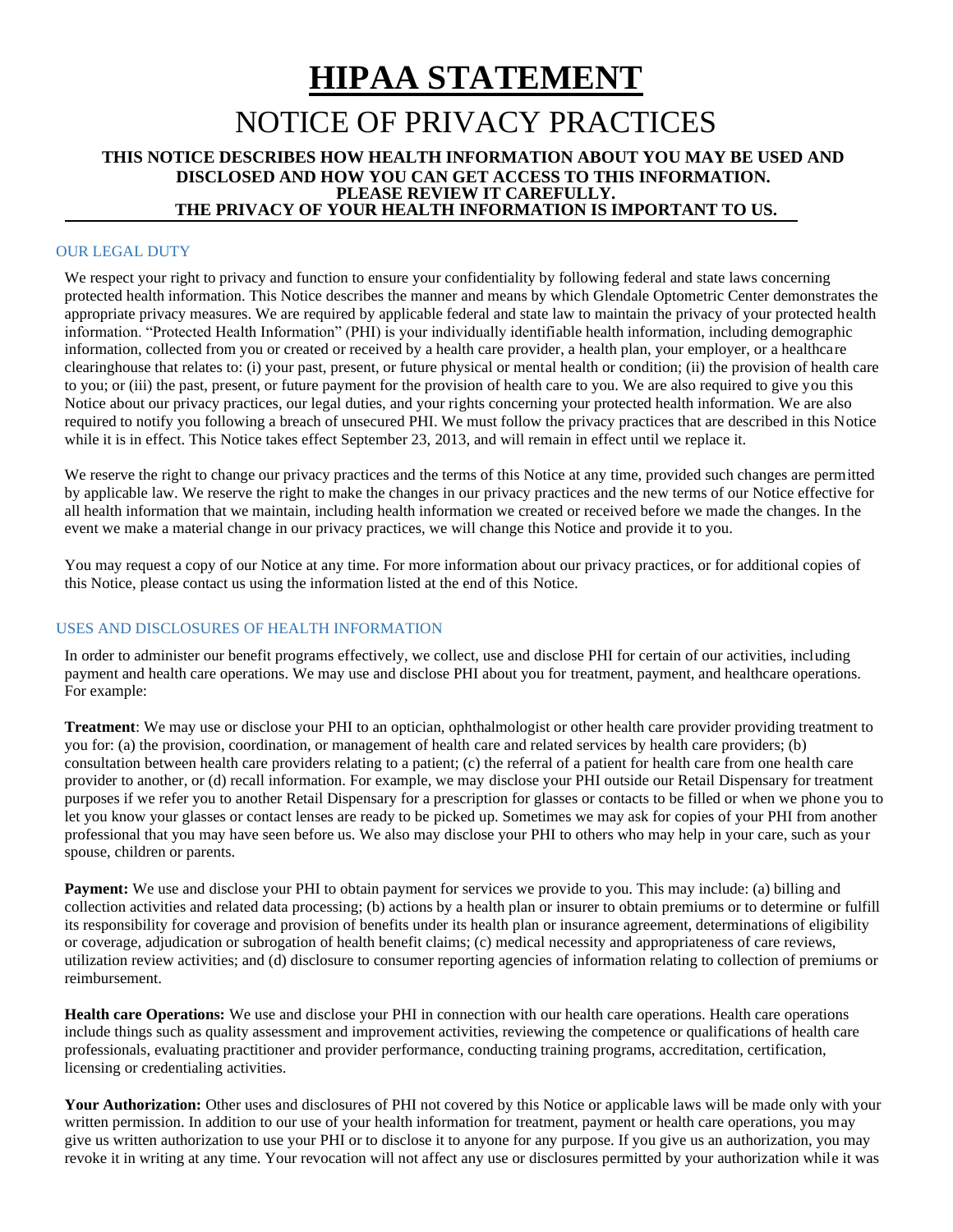in effect. Unless you give us a written authorization, we cannot use or disclose your PHI for any reason except those described in this Notice.

**Marketing Health Products or Services:** We may use or disclose your PHI for marketing purposes without your permission in certain situations, such as when we discuss products or services with you face to face or to provide you with an inexpensive promotional gift related to the product or service. We also may contact you to provide information about treatment alternatives or other health-related benefits and services that may be of interest to you where permitted by law. For other types of marketing activities we will obtain your written permission before using or disclosing your PHI.

**To You, Your Family and Friends:** We must disclose your PHI to you, as described in the Patient Rights section of this Notice. We may disclose your protected health information to a family member, friend or other person to the extent necessary to help with your health care or with payment for your health care, but only if you agree that we may do so or, if you are not able to agree, if it is necessary in our professional judgment.

**Persons Involved in Care:** We may use or disclose PHI to notify, or assist in the notification of (including identifying or locating) a family member, your personal representative or another person responsible for your care, of your location, your general condition, or death. If you are present, then prior to use or disclosure of your PHI, we will provide you with an opportunity to object to such uses or disclosures. In the event of your incapacity or emergency circumstances, we will disclose PHI based on a determination using our professional judgment disclosing only protected health information that is directly relevant to the person's involvement in your health care. We will also use our professional judgment and our experience with common practice to make reasonable inferences of your best interest in allowing a person to pick up filled prescriptions, medical supplies, x-rays, or other similar forms of PHI.

**Appointment Reminders and Treatment Alternatives:** We may use or disclose your PHI to provide you with appointment reminders (such as voicemail messages, postcards, or letters) or information about treatment alternatives or other health-related benefits and services that may be of interest to you.

**Legal Obligations and Public Policy Disclosures** We may use and/or disclose your PHI as permitted or required by federal, state or local law, in the following situations:

- To organ procurement organizations or other entities engaged in the procurement, banking, or transplantation of organs for the purpose of tissue donation and transplants.
- Your PHI may be released if a work force member or business associate believes in good faith that there has been unlawful conduct or violation of professional or clinical standards which are potentially dangerous to one or more patients, workers or the public.
- To military authorities if you are a member of the armed forces (of either the United States or a foreign government).
- To workers' compensation or similar programs to the extent authorized by and necessary to comply with laws relating to workers compensation or other similar programs established by law.
- To public health or legal authorities for public health activities. For example to report births and deaths, or for the prevention or control of disease, injury, or disability, or, if directed by the public health authority, to a foreign government agency that is collaborating with the public health authority.
- In response to a court or administrative order, subpoena, discovery request, or other lawful process, but only if efforts have been made to tell you about the request.
- To law enforcement if asked to do so (1) to identify or locate a suspect, fugitive, material witness or missing person; (2) regarding the victim of a crime if, under certain limited circumstances, we are unable to obtain the person's agreement; (3) regarding a death we believe may be the result of criminal conduct; (4) regarding criminal conduct at our facilities; or (5) in emergency circumstances to report information regarding a crime.
- We may disclose PHI to a medical examiner or coroner to identify a dead person or to identify the cause of death. If necessary, we will share PHI with funeral directors.
- We may use and disclose your PHI when necessary to reduce or prevent a serious threat to your health and safety or another individual or the public. Under these circumstances, we will only disclose your PHI to the person or organization able to help prevent the threat.
- We may disclose your PHI, if authorized by law, to a person who may have been exposed to a communicable disease or may otherwise be at risk of contracting or spreading the disease or condition.
- We may disclose to the FDA health information related to known adverse events with respect to food, supplements, pharmaceuticals, product defects or information to enable product recalls, repairs or replacements.
- We may disclose your PHI to authorized federal officials for intelligence, counter-intelligence and other national security activities authorized by law.
- We may disclose your PHI to a health oversight agency for purposes of 1) monitoring the health care system, 2) determining benefit eligibility for Medicare, Medicaid and other government benefit programs, and 3) monitoring compliance with government regulations and civil rights laws.
- We may disclose your PHI to a public health authority that is authorized by law to receive reports of child abuse or neglect. In addition, we may disclose your PHI if we believe that you have been a victim of abuse, neglect or domestic